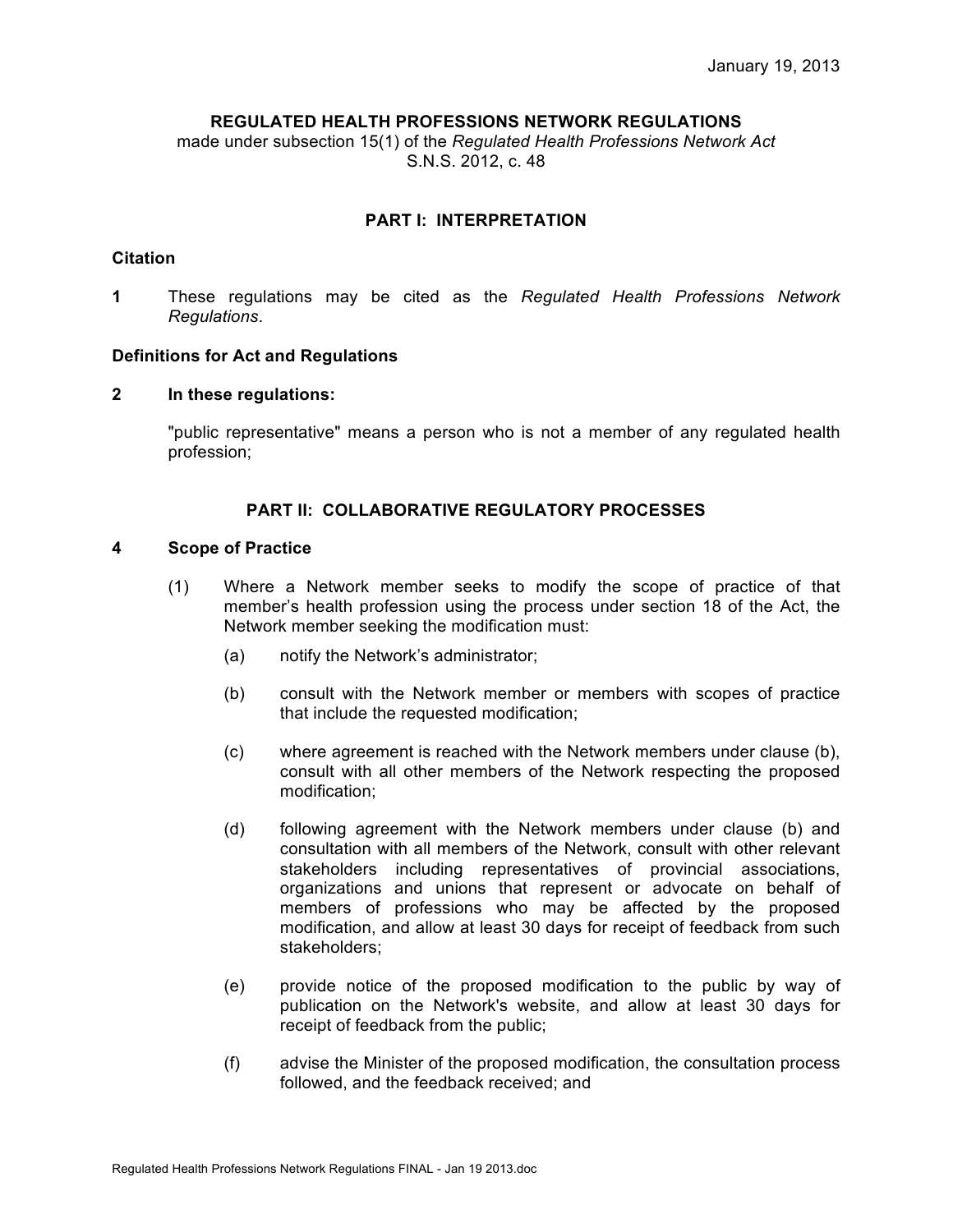- (g) consult with any additional stakeholders identified by the Minister in the manner directed by the Minister.
- (2) Where agreement is not reached with the relevant Network members pursuant to clause (1)(b), the process shall end.
- (3) Where agreement is reached with the relevant Network members pursuant to clause  $(1)(b)$  and the process set out in clauses $(1)(c)$  to  $(q)$  has been completed, the Minister may:
	- (a) recommend the modification in scope of practice to Governor-in-Council for approval; or
	- (b) deny the proposed changes with reasons.
- (4) For purposes of subsections (1) to (3), "Minister" shall include the Minister of Health and Wellness and the Minister of Community Services, where the proposed modification involves the Nova Scotia Association of Social Workers.

# **5 Collaborative Registration Review Process**

- (1) The Executive Committee shall appoint a Registration Review Committee, the membership of which consists of:
	- (a) one public representative;
	- (b) at least one member of the health profession from which the appeal is brought; and
	- (c) at least one member of a health profession who is not a member of the profession from which the appeal is brought.
- (2) The Executive Committee shall appoint one member of the Registration Review Committee as the chair of the committee.
- (3) A quorum of the Registration Review Committee consists of a majority of the committee appointed pursuant to subsection (1), and must include the person appointed under clause (1)(b).
- (4) Failure of one or more Registration Review Committee members to receive any notice of a meeting does not invalidate the proceedings at the meeting and nothing precludes the members from waiving notice of the meeting.
- (5) All Registration Review Committee decisions require the vote of a majority of the quorum appointed pursuant to subsection (3).
- (6) No member of the Registration Review Committee shall concurrently serve on the committee that made the decision under appeal.